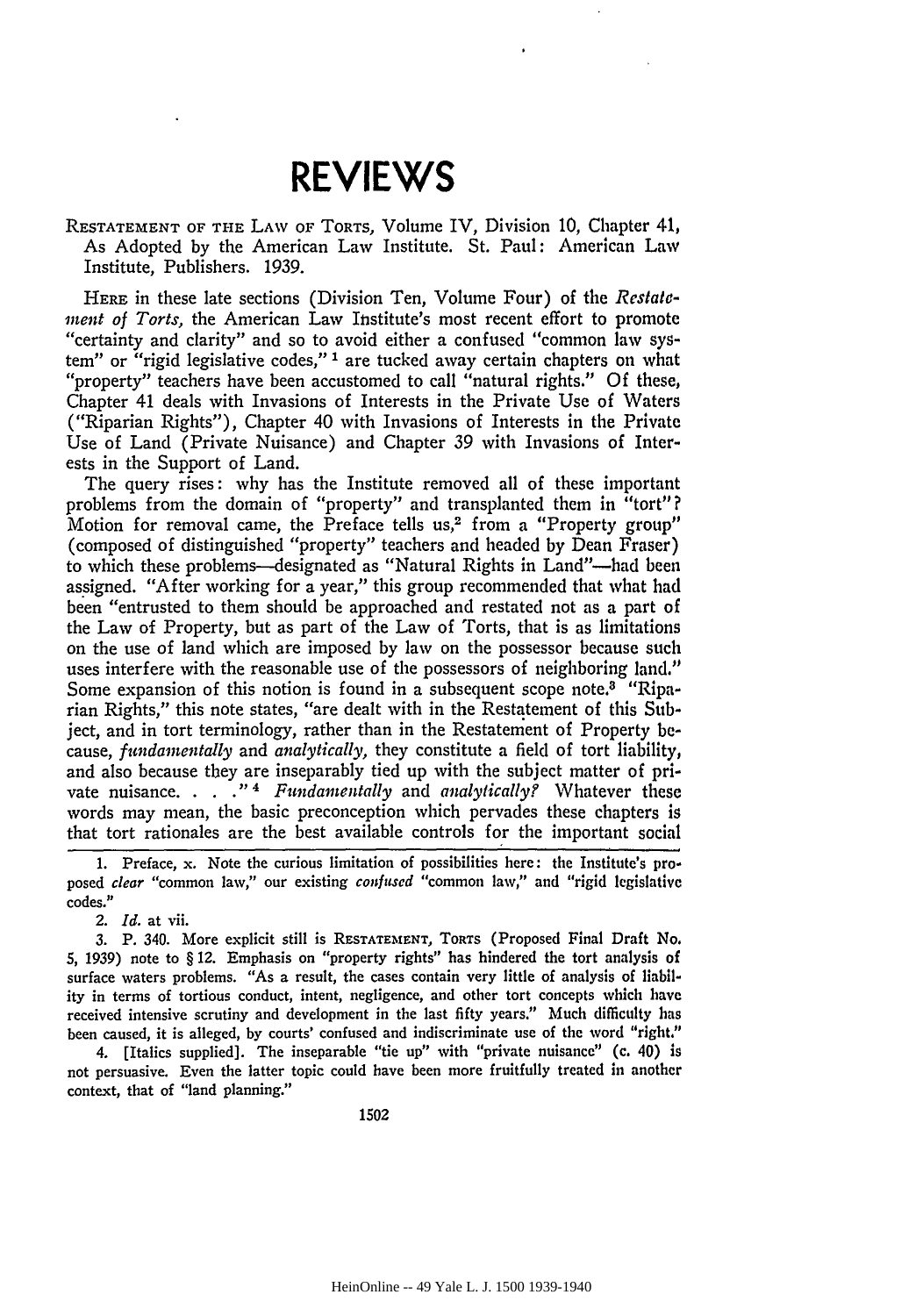problems hidden behind "natural rights."  $5$  What, in terms of the scope and policy perspective of the restatement materials, are the consequences of this preconception? For appraisal let us examine in some detail Chapter 41 on Riparian Rights.

The most obvious consequence of the *tort* distillation is the amazing amount of omission which it requires. "This chapter is restricted," the first scope note informs us,6 "to the private use of waters as distinguished from the public use thereof for navigation, fishing and other public purposes, and therefore does not deal with invasions of interests in the public use of public watercourses or lakes, or with conflicts between public and private uses." Among the unspecified "other public purposes" could have been listed the supply of water for city use, public power plant and flood control works, and public irrigation and soil conservation projects.<sup>7</sup> Nor is this all. In the next paragraph we learn that it is "not within the scope of the Restatement of this Subject to state the rules governing special rights and privileges created **by** way of grant or other consent, prescription, or eminent domain." <sup>8</sup> All "special legal relations between the persons involved, such as easements, profits, licenses and the like" are under the tort taboo. Finally, the doctrine of "prior appropriation," despite its wide currency in a variety of guises, $9$  gets summary dismissal: "In view of the widespread tendency in most Western States today to establish new water codes and to bring all controversies over water rights under the jurisdiction of special administrative tribunals, no attempt has been made in the Restatement of this Subject to deal with the law of Prior Appropriation." **10** So much for "this Subject's" excision of problems, doctrines and institutions. What remains?

**S.** Assignment of the subject of "natural rights" in "property" could have been construed as an opportunity for comprehensive treatment of the whole problem of the use and conservation of water resources. If it was not so construed, our criticism is directed at both the "construction" and the "shaping" of the assignment.

**6. Pp. 315,** 316.

**7.** Many of the uses here listed as "omitted" get frequent, if scattered and impressionistic, mention in the chapter. Bold as the Institute is in blackletter definition, it nowhere comes to grips with its "public use" and "private use." Occasional passages suggest that a use is public where people or things move upon the water and not where water is extracted for use elsewhere; but other passages foreclose this inference. Presumably the Institute thus achieves the strategic position of being able to assert, when an "omitted" use is mentioned, that such a use is public or private as its rules are applicable or not. The fact is of course that "public use" and "private use" are polar terms describing a continuum of uses. The physical unities of a drainage basin make simple dichotomy futile.

8. P. 316. Cross reference is made to "Restatement of Property **-** Division, Servitudes." If all of the omitted problems are eventually somewhere "restated," an intricate system of cross references might conceivably provide a more comprehensive picture than that here proffered. But at what cost? Physical, utilization and institutional unities must be subsumed-and perhaps lost-under the artificial unities of the doctrinal structure.

9. Compare *In re* Pigeon River Lumber Co., 12 P.U.R. (x.s.) 432 **(1935)** (licensing under Federal Power Act); Bean v. Central Mie. Power Co., 133 Me. 9, **173** At. 493 (1934) (state Mill Act); Ickes v. Fox, **300** U. S. 82 (1937) (federal reclamation project).

**10.** P. 341.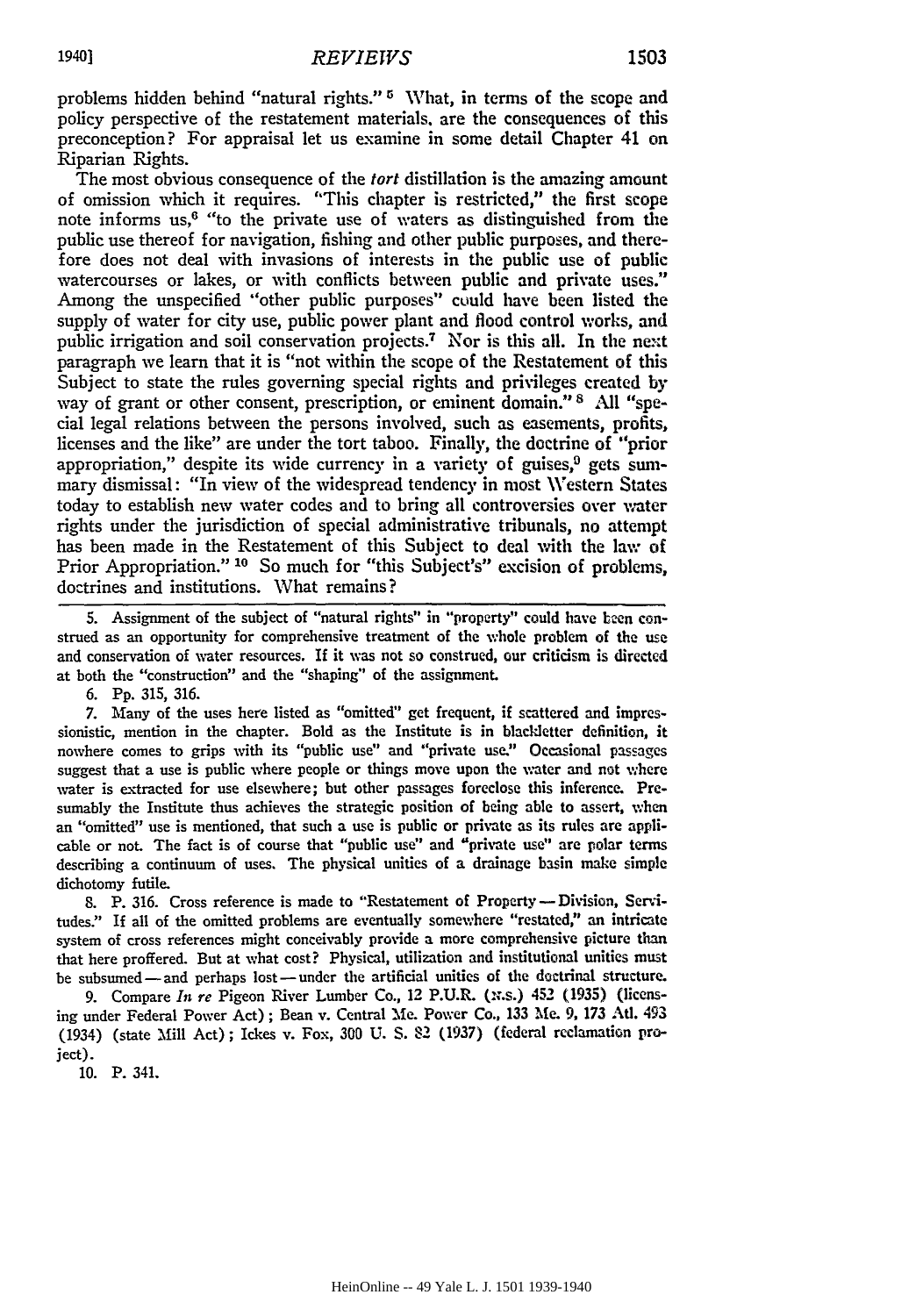Elaborate definitions of commonplace concepts, distinctions of a questionable difference and repetitions of a doctrine of "reasonable user" $-$  such is the sum. Building about the traditional defiance of the hydrologic cycle, the blackletter begins by defining, for eighteen pages,<sup>11</sup> "watercourses," "subter-<br>ranean waters," and "surface waters" and such auxiliary concepts as "lake." "riparian land," "riparian proprietor," "use of water" and "harm." Most basic of the distinctions which we are offered  $-$  in justification of a separate chapter on interference with the use of water  $-$  is between invasions, through the instrumentality of water, of interests in the use of *land* and of interests in the use of *water:* water and land have peculiar physical inter-relations and water unlike land and air is communal and scarce.<sup>12</sup> Other distinctions, emphasized **by** blackletter and in separate sections, are between invasions involving and not involving competing *use* of the water **13** and between intentional and unintentional harms.<sup>14</sup> But if, with patience, we work on down through the serried ranks of blackletter, comment and illustration we always --- or almost always - find that none of these definitions and none of these distinctions makes much difference anyhow; in the end whether we are dealing with watercourses,<sup>15</sup> subterranean waters<sup>16</sup> or surface waters,<sup>17</sup> whether the harm is intentional or unintentional,<sup>18</sup> whether the invasion is of an interest in land or an interest in water **"I** or **by** a competing use of a non-competing use,20 we always get back to "reasonableness" or "reasonable use." **21** For a use which causes substantial harm to another riparian proprietor to be reasonable, its utility must, we are told, outweigh the gravity of its harm.<sup>22</sup> *Utility* and *gravity?* For weighing these imponderables we are given a table of factors ("social value," "suitability of use," "burden of avoiding harm," "extent of harm") substantially similar to one expounded at greater length in the previous chapter on non-trespassory interference with the use of land.<sup>23</sup> One additional factor only appears here. In determining the "utility" or "the gravity of the harm" of a use, in controversies between riparians, the classification of the questioned use as riparian or non-riparian is made "important." 24 **By** this oblique, very oblique, attack upon the concept of "ripa-

**11. Pp.** 317-336.

- 16. §§ 858-863, with cross references.
- 17. § 864, with cross references.

18. **§** 850 at 353. The problem of unintentional harm is stated as "fundamentally" one of "unreasonableness," to be determined "through application of the concepts of negligence, recklessness, and ultrahazardousness." The latter concepts require a cross reference to the whole of Volume II and to a few sections of Volume III of the *Restatement of Torts.*

19. C. 40, §§822-840.

20. § 849 with cross reference to c. 40, **§§** 822-840.

21. "Reasonable use" is preferred to "natural flow" because, though the latter is "relatively more definite and certain," the former is more utilitarian (P. 344).

22. § 852.

23. **§** 853, 854. *Cf. c.* 40, **H§** *827,* 828.

24. **§§** 853, 854, 855.

<sup>12.</sup> Pp. 314, 315.

<sup>13.</sup> **§** 849.

<sup>14. § 850.</sup>

**<sup>15. § 851.</sup>**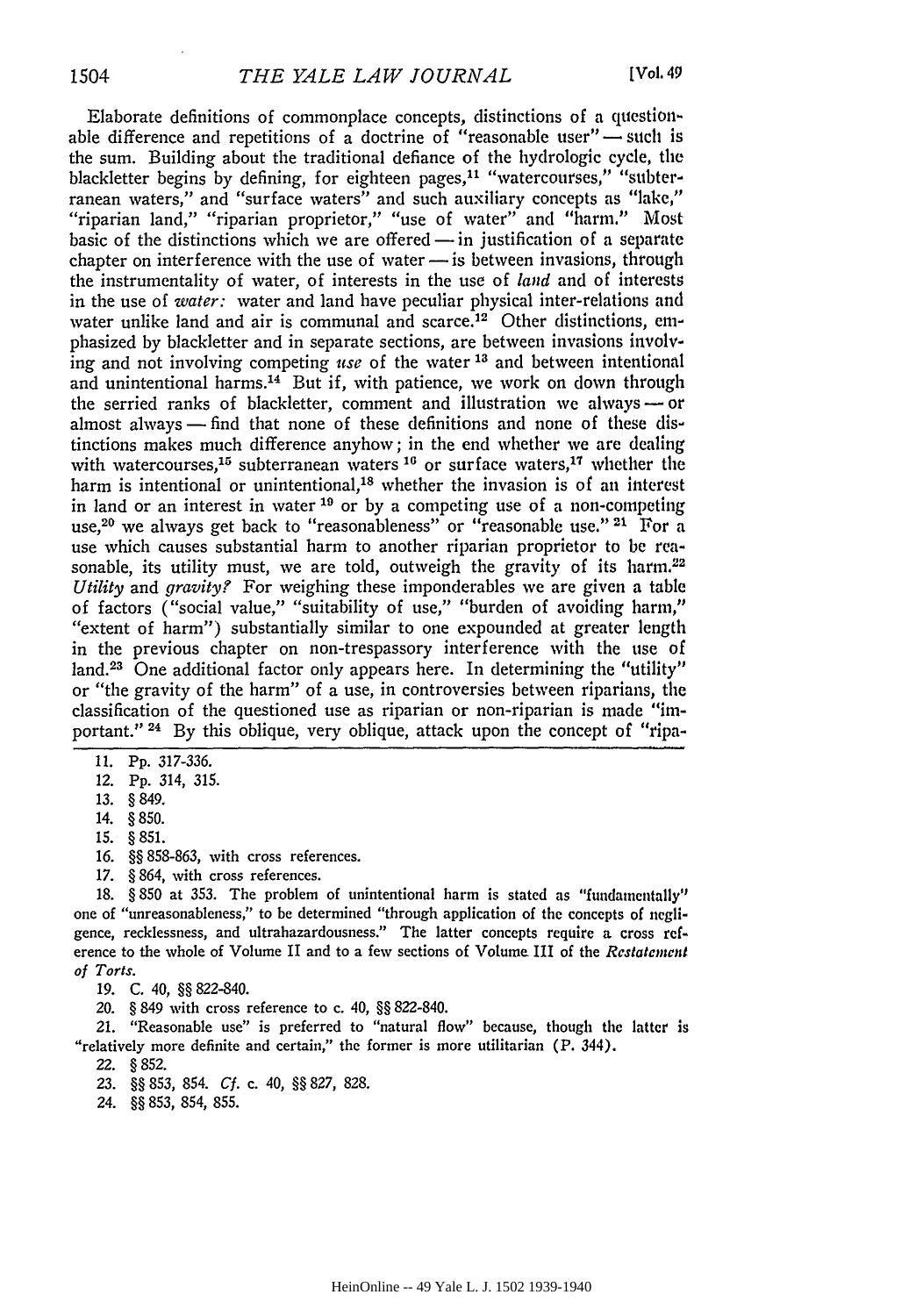rian," sale of water to non-riparians or diversion outside the watershed could conceivably be legal.<sup>25</sup> But note just how oblique  $-$  and here is our only major recession from an all embracing "reasonable use" -- this attack on riparian is. The non-riparian claimant — that is, a claimant who neither "owns" nor "possesses" a "parcel," not even a few inches of bed or bank without "special right" is given no protection whatsoever in his use of the water against riparians making use of the water.<sup>26</sup> He is not "within the reason of the rule which protects the interests of riparian proprietors in the use of water." **27** Utilitarianism, communalty and scarcity all succumb at last to the peculiar physical interrelations of land and water. $2<sup>8</sup>$ 

It is not our purpose to belittle the substantial achievement of Dean Fraser and his advisers in getting the enormous prestige of the Institute back of doctrines of "reasonable use," even as circumscribed by "riparian." So much, so good; but it is not enough. So flexible a doctrine as "reasonable use" **can** be made to serve the purpose of turning a court into an administrative **body** for determining what is fair and politic under all the circumstances **of** a particular dispute between individual litigants. Unfortunately, however, neither this doctrine nor any of its competitors can give a court the requisite staff, training, experience and powers to carry out the affirmative, multipurpose programs which the public interest and the physical, engineering and utilization unities of a drainage basin require.<sup>29</sup> Floods, drouth and soil erosion make even the headlines in the daily newspapers scream not for "tort" limitations on free enterprise but for planned, collective control.<sup>30</sup> Going, if not gone-save in the pages of the **A.L.I.-** is the easy dichotomy of "private" versus "public" uses of water and with it the myopic assumption that the public interest can best be identified and secured in the private law suit. New ideas, attitudes, techniques and institutions — all beyond the scope and perspective of the Restatement — are emerging to make vital this notion of the public interest. Recognition of the interrelation of all forms of the use of water,<sup>31</sup> combined with a clear value-judgment that the benefits of

*28.* Riparian land is defined somewhat liberally as "a parcel of land which includes a part of the bed of the watercourse or lake or which borders upon a public watercourse or lake, the bed of which is in public ownership." (§ 843). Riparian uses "are those made on or in connection with the use of the riparian land." (§ **855,** Comment a). What is lacking is exploration of the "policy" alleged to have "crystallized" in these peculiar physical interrelations.

29. This correlation of physical, engineering and utilization unities is borrowed from *COOKE, Physical and Functional Relationships* in UPSTREAM ENGINEERING CONFERENCE, HEADWATFRS CONTROL **AND USE** (1936). Mr. Cooke's exposition of the "unities" is most persuasive.

With the "scenic" tour of the judge in McCarthy v. Bunker Hill & Sullivan Mining & Coal Co., 147 Fed. 981 (C. **C. D.** Idaho 1906) contrast the administrative control proposed in NAT. RESOURCES COMM., WATER POLLUTION IN THE UNITED STATES (1939).

**30.** For excellent popular exposition of this demand and the reasons bchind it, **see** White, *We're Moving the Rain,* SATURDAY EVENING POST. April 27, 1940, **p. 18.**

31. **UPSTREAM ENGINEERING CONFERENCE, HEADWATERS CONTROL AND USE (1936);** NAT. RESOURCES COMM., DRAINAGE BASIN PROBLEMS AND PROGRAMS (Rev. ed. 1937);

**<sup>25.</sup>** § **855,** Comment a.

**<sup>26.</sup>** § **856.**

*<sup>27.</sup> Id.* at **380.**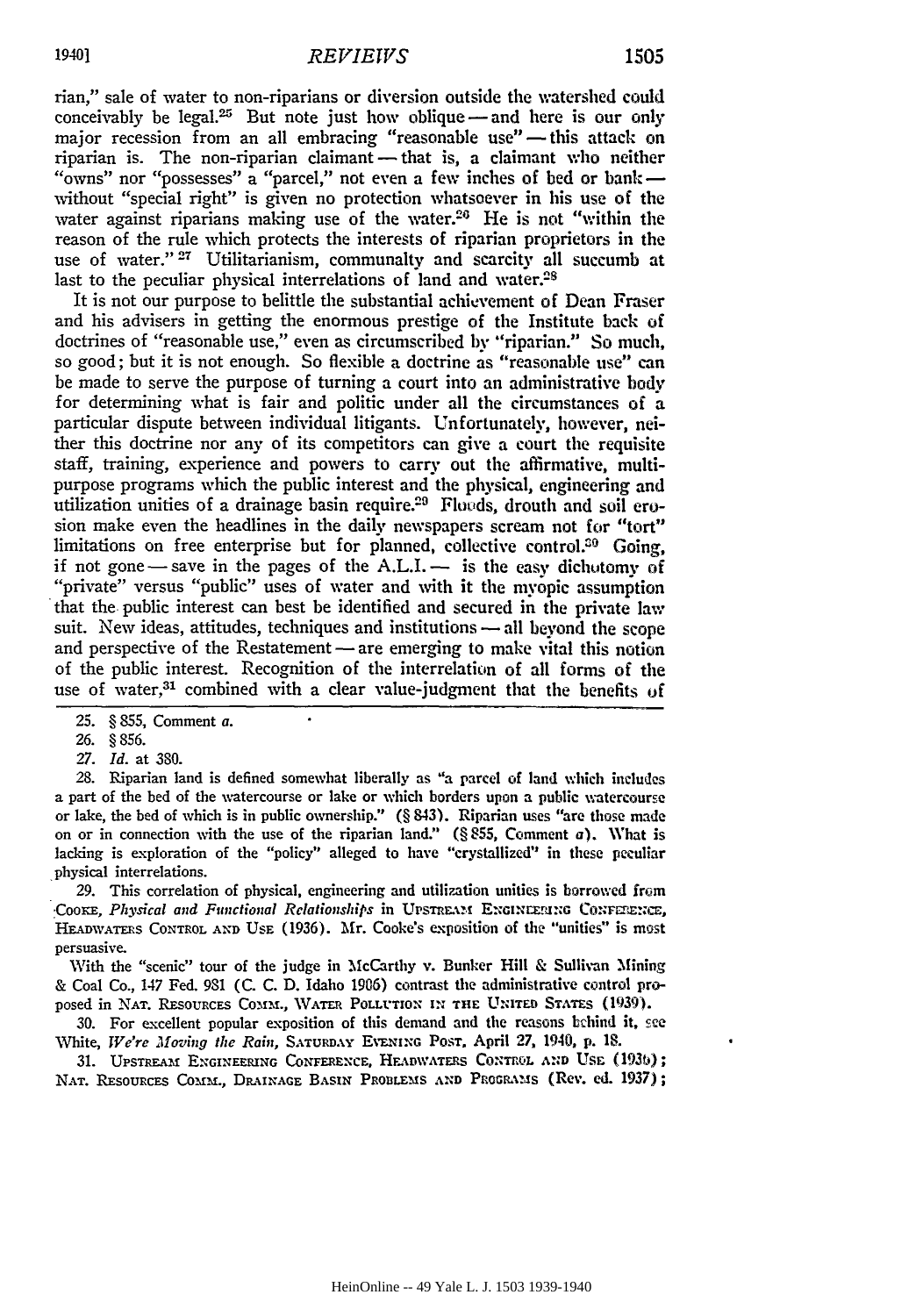such use should reach the majority of consumers, $32$  invigorates the regional planning of TVA,<sup>33</sup> of the Columbia and other River Basins,<sup>84</sup> and underlies the Report of the Mississippi Valley Committee,<sup>35</sup> the administration of western codes **86** and the factual research of the National Resources Committee. The problems created by conflicting municipal, power and agricultural claims on the use of water, $37$  the problems created by floods and the measures taken for their control,<sup>38</sup> and the problems created by erosion<sup>80</sup> and pollution 40 have long since broken the bounds of the Restatement's

**Fly,** *The Role of the Federal Government in the Conservation and Utilizalion of Water Resources* (1938) **86 U. OF PA.** L. REv. 274; NAT. **RESOURCES** COMM., WA'rTER PLANNING (1938); NAT. RESOURCES CoMm., **DEFICIENCIES** IN BASIC HYDROLOGIC **DATA** (1936).

**32.** Lasky, *From Prior Appropriation to Economic Distribution of Water by the* State (1929) 1 ROCKY MT. L. REV. 161; LAMPEN, ECONOMIC AND SOCIAL ASPECTS OF FEDERAL RECLAMATION (1930); ANNUAL REP., TVA (1939).

**33.** HODGE, THE TENNESSEE VALLEY AUTHORITY (1938); AN4UAL REP. TVA **(1939) ;** *Report of Joint Committee Investigating the Tennessee Valley Authority, SEN.* Doc. No. **56,** 76th Cong., **1st** Sess. **(1939) ; Fly,** *op. cit. supra* note **31.**

34. NAT. **RESOURCES** COMM., REGIONAL **PLANNING,** PT. I, **THE** PACIFIC NORTHWEST (1936); NAT. RESOURCES COMm., DRAINAGE BASIN PROBLEMS **AND** PROGRAMS (Rev. **ed. 1937).**

**35.** REP. MISSISSIPPI VALLEY **COINt. OF** PWA (1934).

**36.** Lasky, *op. cit. supra* note 32; Wiel, *Fifty Years of Water Law* (1936) **50** HARV. L. REV. **252;** REP. **ON STATE** WATER **PLAN,** CAL. DEPT OF **PUBLIC** WORKS (1930); California Oregon Power Co. v. Beaver Portland Cement Co., **295** U. S. 142 (1935).

37. An illustrative group of controversies, from California, can be found in Herminghaus v. Southern Cal. Edison Co., 200 Cal. 81, **252** Pac. 607 (1926), *cert. denied, 275 U.* **S.** 486 (1927) ; Peabody v. Vallejo, 2 Cal. **(2d)** 351, 40 P. (2d) 486 (1935) ; Meridian v. San Francisco, 13 Cal. (2d) 424, 98 P. (2d) **572** (1939); *cf.* United States v. Central Stockholders' Corp., **52** F. (2d) 322 (C. C. A. 9th, 1931); San Joaquin & Kings River C. & I. Co. v. County of Stanislaus, 233 U. **S.** 454 (1914) ; Alabama Power Co. v. **Mc-**Ninch, 94 F. (2d) 601 **(App.** D. C. 1938).

**38.** Brief formulation of the problems will be found in REP. **MISSISSIPPI** VALLEy **COMMs.** OF PWA (1934) 27-29; NAT. **RESjURES"** Comm., DRAINAGE BASIN PROBLEMS **AND PROGRAMS** (Rev. **ed.** 1937) **53-54.** For recent litigation see United States v. Sponenbarger, 308 **U. S.** 256 (1939) ; Danforth v. United States, **308 U. S. 271** (1939) ; Cheesebro v. Los Angeles Flood Control Dist., **306 U. S.** 459 (1939) ; Franklin v. United States, 101 F. (2d) 459 (1939), *aff'd on other grounds,* **308 U. S.** 516 (1939); **Fly,** *op, cit. supra* note **31,** at 281-284.

**39.** See NAT. RESOURCES BD. LAND PLANNING COMM., SUPP. REP., PT. V, SOIL EROSION (1925); LITTLE WATERS, THEIR USE **AND** RELATIONS TO TIE LAND (U. **S.** Soil Conserv. Serv. 1932). Compare techniques suggested by Thompson v, Andrews 39 *S.* D. 477, *165* N. W. **9** (1917) ; Miller v. Letzerich, 121 Tex. 248, 49 **S.** W. **(2d)** 404; Note (1932) **85** A.L.R. 465 with STANDARD STATE SOIL CONSERVATION LAW (U. S. Dep't Agric. 1932).

40. For extent of the pollution problem and recent administrative developments and recommendations, see the excellent study, NAT. RESOURCES COMM., WATER POLLUTION **IN THE UNITED** STATES (1939). For variety and interplay of legal doctrine, see Jacobson, *Stream Pollution and Special Interests* (1933) 8 WIs. L. REv. 99; Comment (1936) 84 U. OF PA. L. REv. **630.** The futility of attempting to handle the problems by litigation, even with tort rationales, is also suggested by Squaw I. Freight Term. Co. v. Buffalo, **273** N. Y. 119, 7 N. **E. (2d) 10** (1937) *; cf., on retrial, 165* Misc. **722, 1** *N. Y.* S.